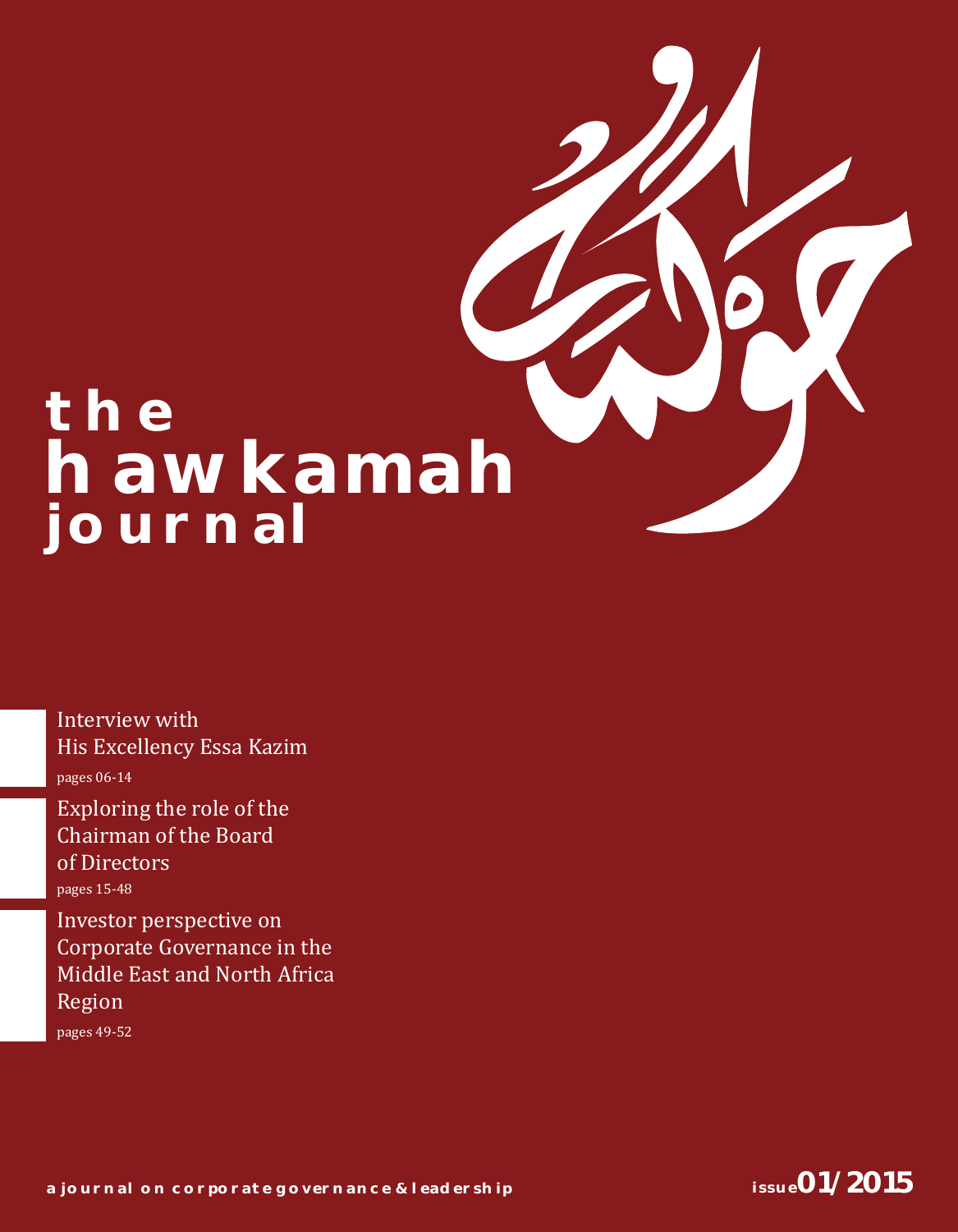## INTERVIEW WITH H.E. ESSA KAZIM



*His Excellency Essa Kazim is the Governor of Dubai International Financial Centre (DIFC), Chairman of Borse Dubai, Chairman of Dubai Financial Market (DFM), Deputy Chairman of Supreme Legislation Committee in Dubai and a member in Dubai Supreme Fiscal Committee.*

*How do you see your role as a chairman?*

The chairman's role is mainly to look after shareholders' interest in the company. He needs to look at whether policies, procedures and governance are properly implemented. The actual work is mostly done through different committees formed by the board, for example the audit committee or the investment committee that's important for companies heavily involved in investment. And then, of course, you have the remuneration and nominations committees. These are the

pillars of the work of the board. You monitor through those committees that procedures and policies have been properly followed.

Then, the chairman looks at creating the right type of dynamics when there are critical decisions to make. You need the leadership to get the most out of the board members through encouraging them to set the direction, the strategy and look at the overall health of the company. Is it run properly? Are the executives doing the right thing? Is the right type of information being brought to the board?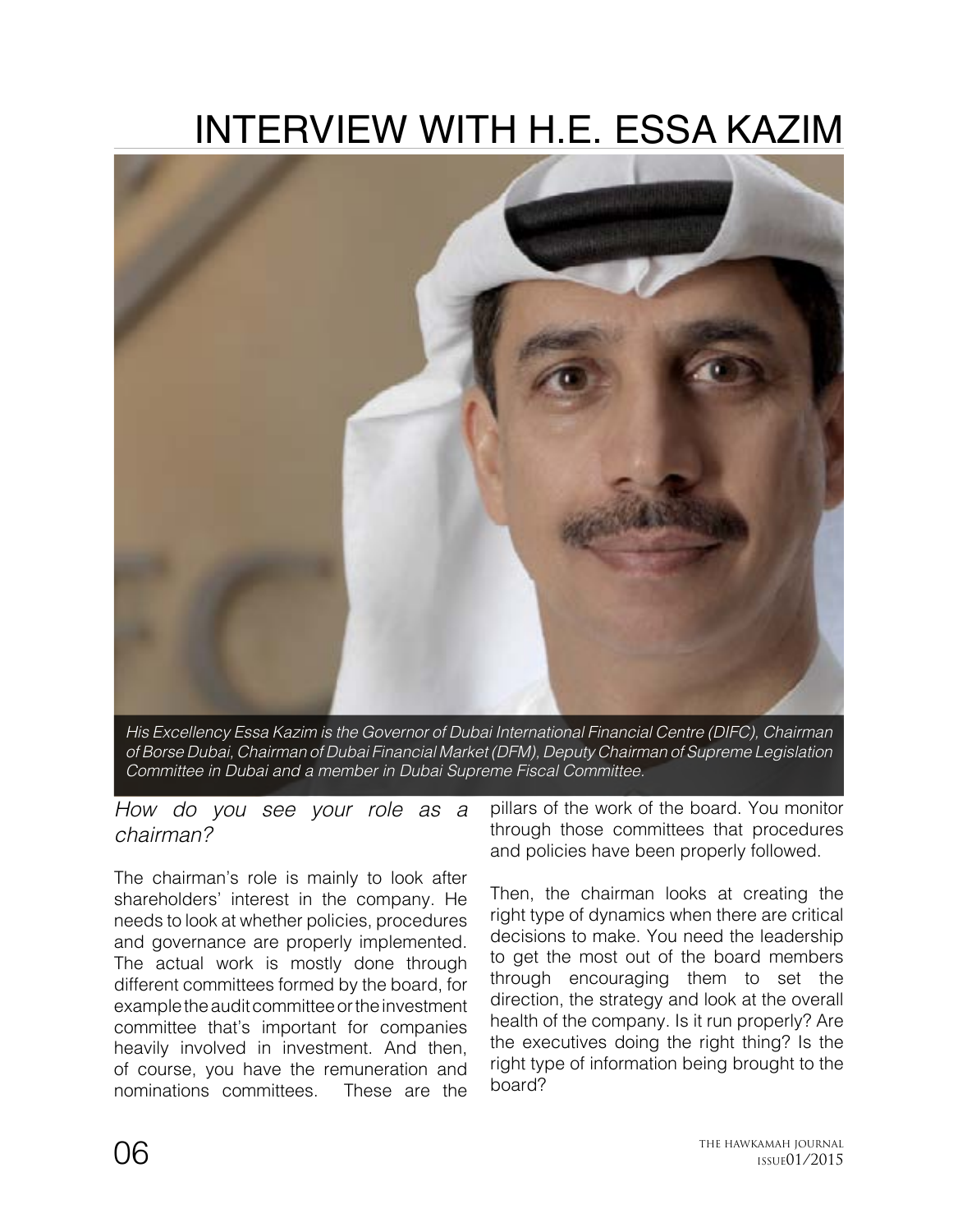#### *What about risk?*

**Risk oversight is a responsibility of the whole board,** even though it is really mitigated through the committees, mainly the audit committee. Then you may have an investment committee where you really look at major risks in the investments you make. Committees have an opportunity to look a little bit deeper into the organisation and engage with the management.

#### *How easy is it to combine the roles of chairman and chief executive?*

My role as chairman, especially in DFM is a bit unique but it's not unique to the stock exchanges, whereby you do have executive chairmen even in the most prominent exchanges in the US and Europe.

#### *But how does it work?*

We have strong management teams. I'm called executive chairman, but my role is tilted towards being a non-executive chairman because we do have on the ground strong teams that are operating the two main functions of the DFM: the clearing, settlement and depositary on the one hand and the other functions of an exchange on the other. So we have two heads that are running those two operations. As to my executive role, the board really needed me to be there to have some empowerment in terms of decisionmaking. Sometimes, with exchanges, you need to be quick. That's really important.

*The idea of separating the two roles is very much a developed market philosophy. Maybe it's more suited to those markets than to this market. Is that right?*

For us, financial institutions can mix the two roles together. Banks and other financial

institutions can have an executive chairman. In other types of companies, I think there is normally a clear segregation between the chairman and the CEO, and it is important to have checks on the work of the executives but we also need some flexibility. It all depends on the function of the organisation that you're running. It's not just a question of segregation - it's which model is more suitable.

I'm called executive chairman, but my involvement is not in day-to-day operation, but rather some decisions that really need to be made quickly. My role with the board is to look at developing the strategy, looking at the proper implementation of the strategy, looking at the proper corporate governance of the whole organisation. It's very important for my involvement because the two roles that the exchange usually play – one is we are a self-regulatory organisation and then we have the role of really meeting the needs and requirements of our shareholders in terms of maximising the value for them. These are the two roles that are very unique to the exchanges actually.

*DFM is listed with 20% in public hands. What is your responsibility as chairman to the various constituencies, including the minority shareholders?*

Because we are a publicly listed company, the shareholder that we continuously attend to is really the minority. The other part is the government. Once you are a publicly listed company, you have to be always ready to face your shareholders, and mainly the minority, on a regular basis and following the quarterly results.

We have to make sure we are attending to their needs and requirements through our investor relations team. We also go beyond that. We are encouraging all the companies that are listed on the market to have a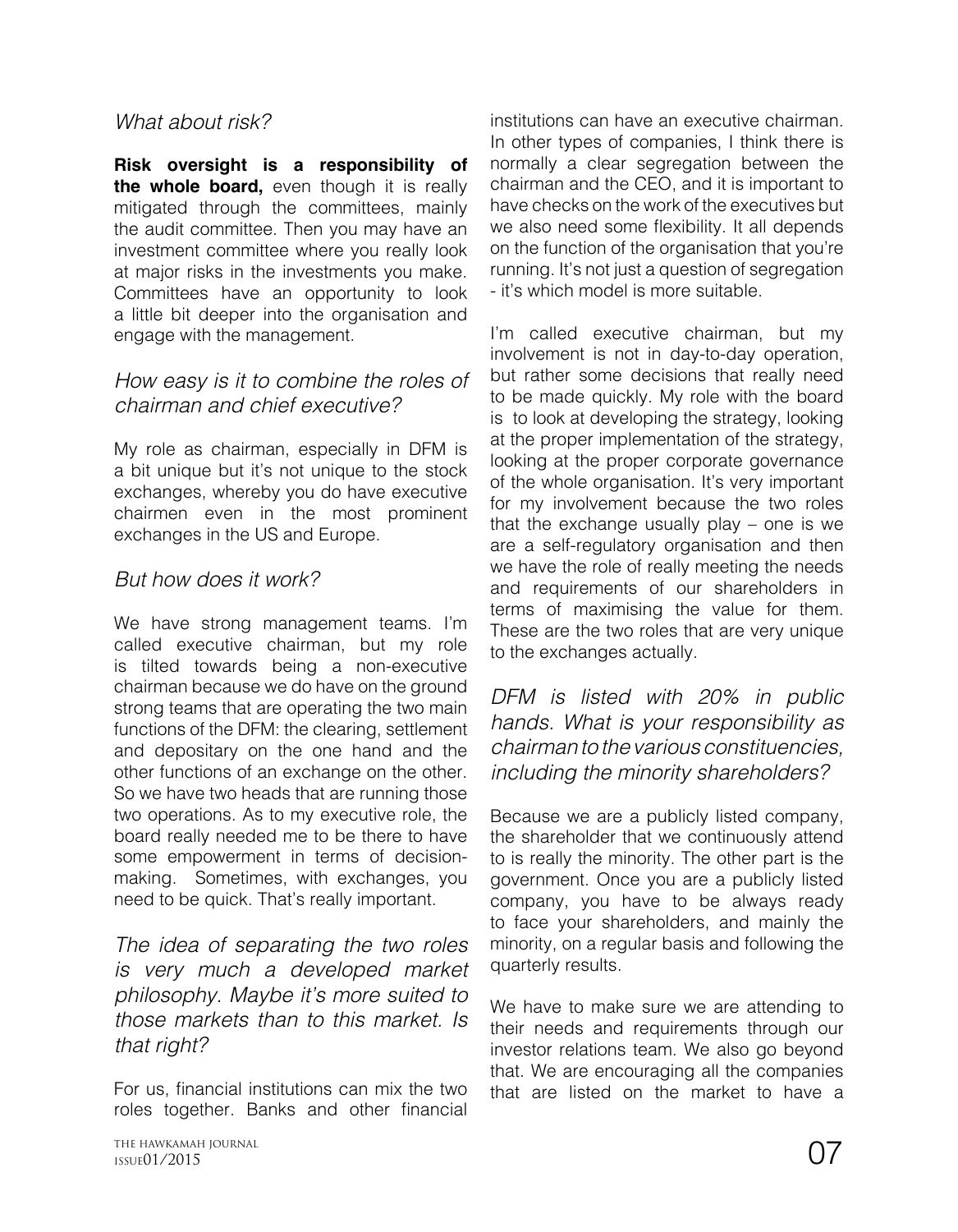competent IR person on the ground. We take the companies to road-shows. We expose them to institutional investors. We are very keen to promote that.

Just to add to that, the minority shareholders usually become a concern when a big decision is being taken by the company. Let's say that it's an acquisition or someone is trying to acquire you. You need to be sure they are providing the right value, because it's a fiduciary responsibility of the board to consider the interests of the minorities.

But sometimes there is a conflict, *isn't there, between the controlling shareholders and the minorities?* 

Yes but, as I've mentioned, then it's also our fiduciary responsibility to make sure the minority rights are protected.



 $\mathrm{O}8$  the Hawkamah journal issued 1/2015 ISSUE01/2015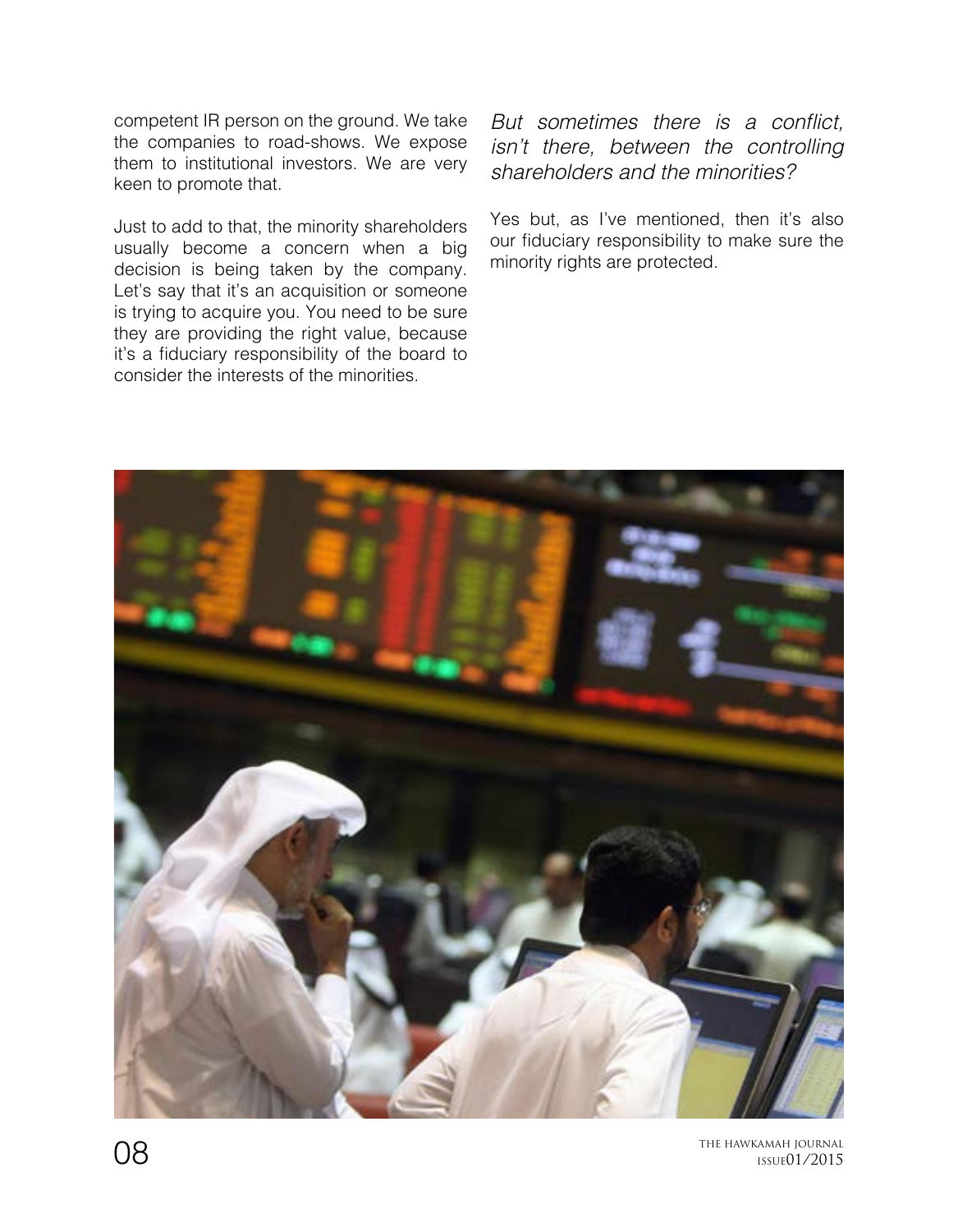*What are the characteristics of a good board? What sort of people are you looking for to deliver this? And how much of your time do you spend on succession planning?*

It's not necessarily important that all directors should have detailed expert understanding of the business that they are in. You won't be able to find that all the time, but people that would have common sense in the sense of really making good decisions, of evaluating the issues that they are facing. That's very important rather than just having directors with specific knowledge of the industry. So it's very important to have that mix on the board, but I emphasise that not necessarily all the board members should come from the industry.

As our market and companies grow, we need more well qualified people who understand the role of directors. Hawkamah plays an important role in helping with that.

*So you've got to get the right balance and the ability to challenge.* 

Exactly.

#### *And how much time do you spend on succession planning?*

On succession planning there are two issues. One is the responsibility of the board to look at the succession planning of the management. To make sure that if a team member is no longer with the company tomorrow, there is someone there to replace him. That is the main focus and the responsibility of the board to make sure that that is in place. But the chairman also has to look at the board itself. As you know, 80% of DFM is owned by the government, and the government is very keen to look at our succession. We do have a vice chairman who's been with us since inception

#### *What's your view about gender diversity?*

At DFM, we had in the past representation from the other sex in the board of directors, and this is something that we're keen to implement in the future, even in the near future. This is something that is highly recommended by His Highness Sheikh Mohammed bin Rashid Al Maktoum, Vice President and Prime Minister of the UAE and Ruler of Dubai. The involvement of both genders in the board is critical, but I think it's an evolution that's coming. Today, even in DFM the majority of our staff, approximately 57%, are women.

*I've noticed that there is a cadre of very able professional young women*  here who are very well qualified.

There is full potential. These people will be groomed eventually to really take positions at the board level, although there are boards that do not have gender diversification, I'm sure that it's just a matter of time. Today at DFM we have divisions that are fully run by ladies, like clearing and settlement for example.

#### *What do you do about board evaluation?*

We do an annual evaluation to understand the interaction between the board and the management and, in terms of the effectiveness of the board, whether the board is achieving its targets. We have recently implemented this through a third party.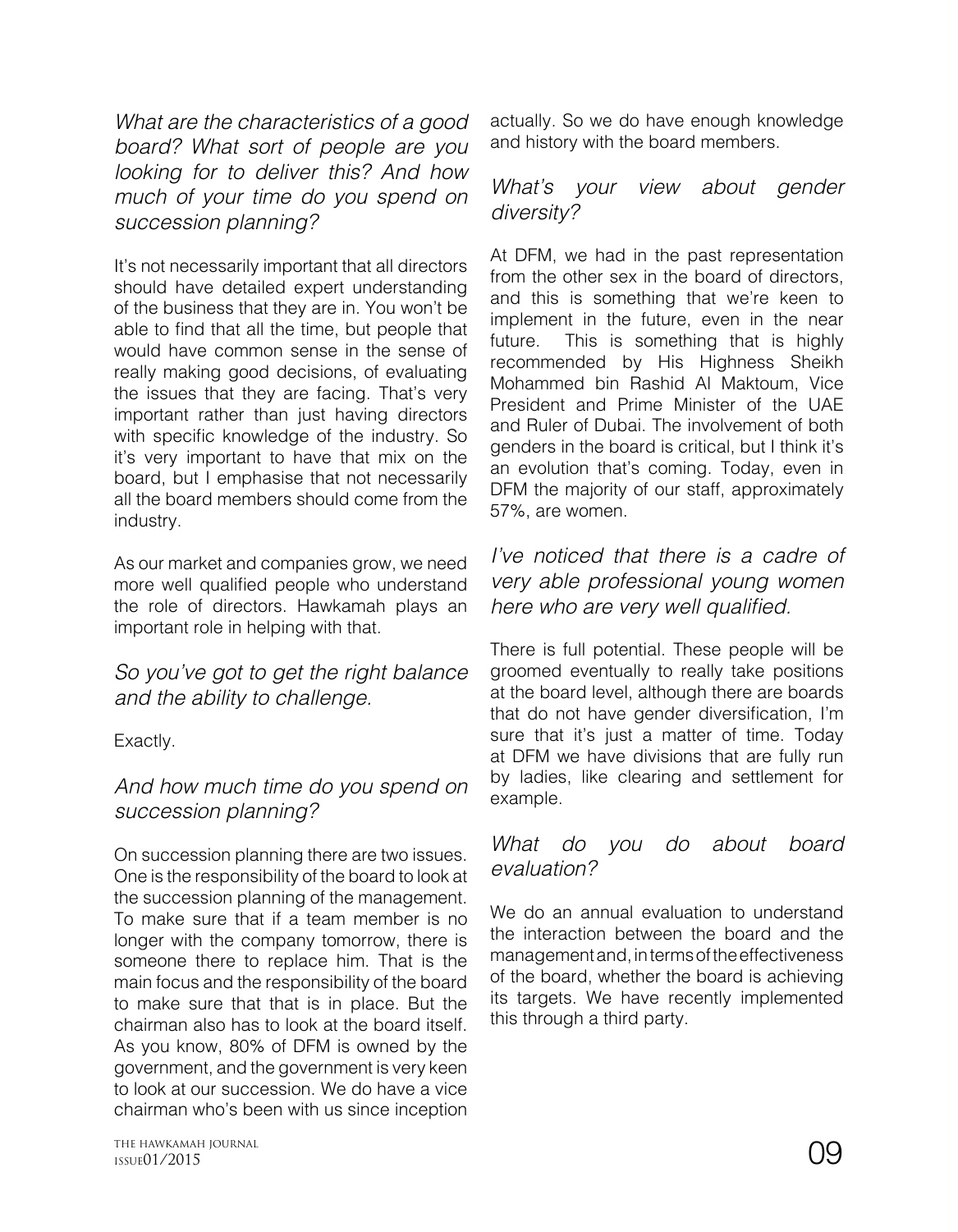*How is the development of the listed market contributing to raising the standards of governance here and what is the role of the stock exchange in this?*

It's an evolution. It's a gradual process. When we started DFM 15 years ago, companies weren't even used to reporting. Today this is one of the markets where they report their financials on a quarterly basis. In terms of corporate governance we have guidance on what the structure of the board needs to be. how many independent board members, how many of representatives of the shareholders. That guidance has also been implemented. We have a requirement that listed companies should produce a governance report every year. All board members have to make declarations about their position, qualifications, and related party interests. It's a full report, and it's mandatory.

*But do the listed companies see this simply as a regulation they have to comply with or as something that helps them become better companies?*

The message that we need to send across, especially to board members, is that the money that you are managing is not your money. It's the public's money. So you have to keep in your mind that it's not your company. It's someone else's company but you are entrusted to run that company. That's very important and it's becoming very clear to them. You cannot do whatever suits you. You need to do things that suit your shareholders. That awareness is coming through, especially when you are a majority shareholder and you are the chairman of the company. They know that, when they shifted from being a privately run company into a public company, that mindset needs to be changed immediately. From that moment, they have public money.

*How far does international best practice have to be adapted for present markets circumstances here?*

Eventually what we are aiming for is to implement best practices where the benchmark is. But I don't agree that everything should be done on day one. It has to be a process, it has to be evolution, it has to be gradual. We are building a culture. We would be facing real challenges if we want to implement everything from day one. I'm really happy that everything had started gradually and we are maturing now.

Today we are included in the MSCI emerging markets index. All other indices, we are part of them whether it is the FTSE, whether it is S&P/Dow Jones. International investors appreciate that. They invest in our market and that's really a reflection of the confidence that we have built in this market, but it has to be gradual. Even when we had the rules of asking companies to disclose on a quarterly basis. It wasn't easy, but now it's a habit. Now we give them 45 days after the quarter end to disclose and a reduction of the timeframe to a month only is being considered.

*Membership of the indices has helped attract international institutional investors, but what about the development of the local institutions. Surely, these are ones who will understand and promote good governance on the ground, aren't they? And isn't this still a retail market as far as local investors are concerned?*

To some extent you are right. We do have funds that are managed by our financial institutions, like the banks. To a great extent they are active. But the definition of retail that we use includes some large portfolios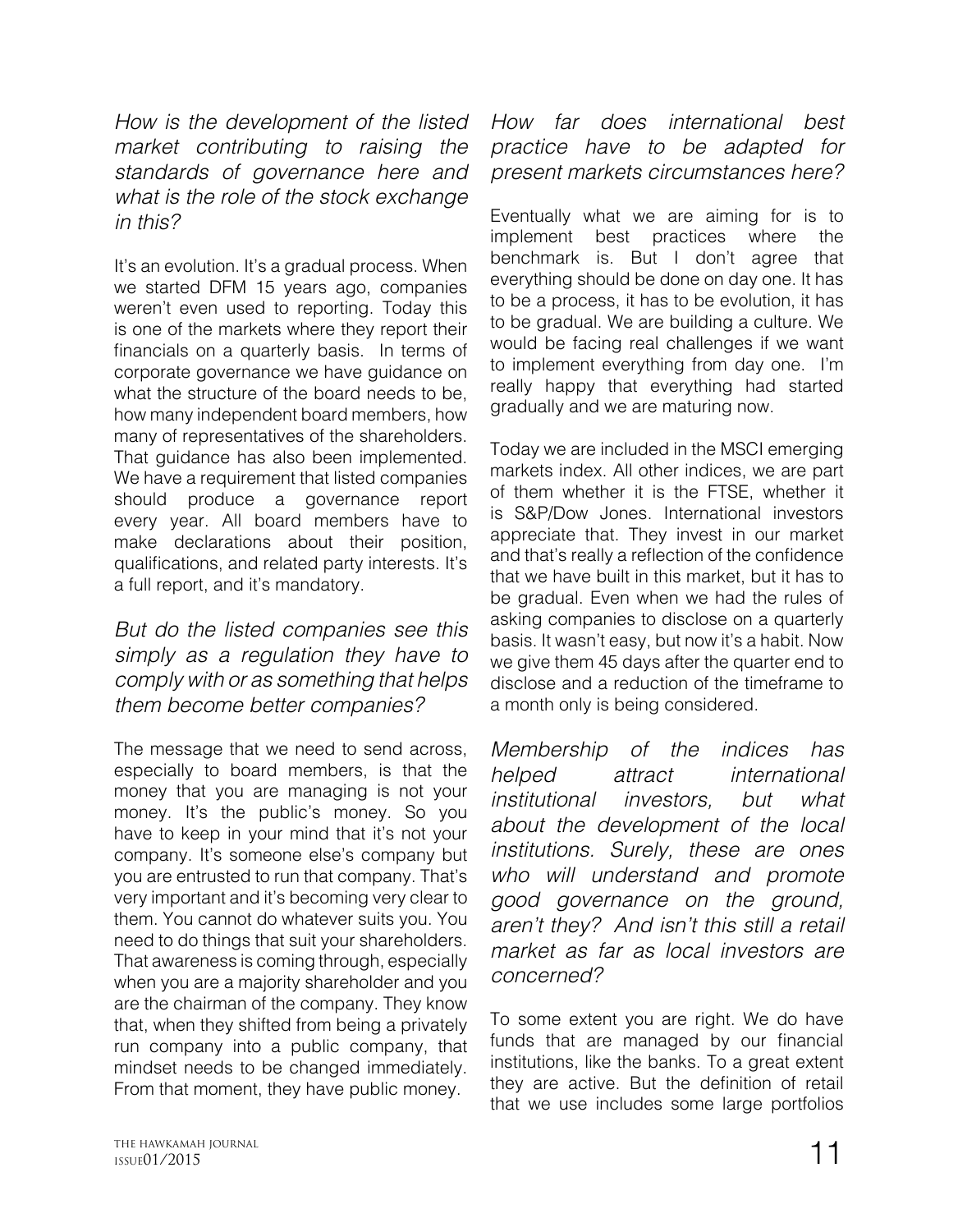of anywhere between a billion to five billion dirhams. So you are talking about a situation whereby a retail investor is sometimes managing a small to mid-sized fund. Family offices are generally active in trading but they are labelled as retail. So we only label major institutions, like banks and investment banks, as institutions. Their percentage share of trading is not bad, we are talking about approximately 30% of the daily activity. So this is important for liquidity.

*But doesn't a strong institutional community matter to the development of governance? These are the people who have the time and the interest to engage with companies and challenge them and doesn't this need to be done by people with local expertise?*

Most of the challenges companies are facing today are coming from international institutions. They have their own analysts. We have a requirement that all the companies have someone who would answer their phone calls and deal with their queries, so that they must have an IR function. We take those companies, the most liquid ones, the top 20 companies to road shows. They understand their shareholders, they understand who's really active. So from that point of view the companies are coming under continuous pressure.

#### *And where does that leave the local community?*

The retail behaviour mainly contributes to liquidity, but that is important. If you don't have liquidity, if you don't have retail liquidity, you won't be able to attract institutions. Besides, we have some cases whereby our companies have been punished on the degree of disclosure and transparency, and that punishment usually comes from the institutional investors. If you go wrong, you

go wrong with your shareholders, you go wrong with your share price.

### *So they just sell?*

They just sell, of course.

*But it would be better if these institutional investors engaged with the company to resolve the problems, wouldn't it?*

The company will still get the message. The communication will continue. The company would understand why that sort of thing happened. The major change started in 2006/7 when we went public as a company, as a stock exchange and where we became very actively involved looking after our own listed companies. We needed to market them, to sell them to institutional investors in order to bring liquidity to the market, and more active trading and that's how we make money. The first time we went to London on a road show we did it in collaboration with a couple of investment banks. Since then it became a habit. We take all the companies that are relatively liquid, relatively open in terms of foreign ownership structure to New York and to London. We made it mandatory to have an IR function in the company.

#### *And you helped them exercise that function?*

Oh yes. And they are happy. Even today our next road show is going to be in April in London. We usually take between ten and 15 companies, but this time we are peaking at 20 companies.

Is there a conflict between being both *a regulator and a promoter of the market?*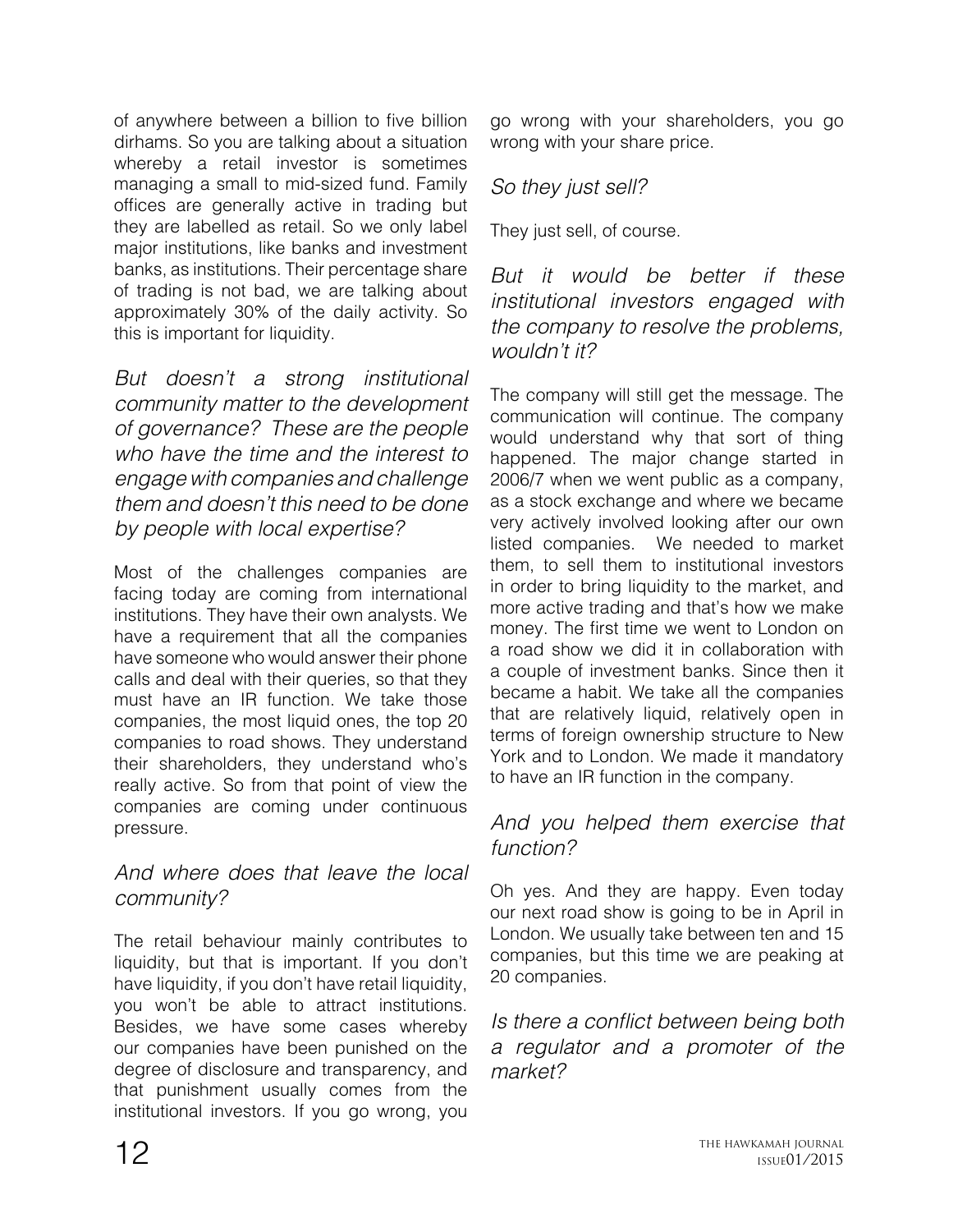There is an entity called DIFC, but you have three central bodies under DIFC, which function independently. You have the regulator which is a fully-fledged independent body which is DFSA. They report directly to His Highness Sheikh Maktoum bin Mohammed bin Rashid Al Maktoum, the President of the DIFC. So no one can actually touch this body and I am not conflicted at all. Then you have another central body which is the DIFC Courts which is the dispute resolution authority. Then we have DIFC Authority which looks after the development of the real estate and the development of business, attracting companies. We go and promote companies heavily. DIFC doesn't do that. When we bring a typical company that is interested they have to go through a really rigorous screening by the DFSA in order for them to be licensed. We actually have the normal fight. From one point of view our business development team wants to bring as many companies as possible. From the other side, people are making sure that the companies being licensed are in line with our requirements. So there are different bodies working independently from each other, but the DFSA is reporting directly to the chairman.

#### *Five to ten years from now, what's your vision for the capital market here?*

When His Highness Sheikh Mohammed launched the 2005-2015 strategy, although that strategy continued to recognise the importance of Dubai being as a hub for trading, tourism and transportation activities, that plan also recognised the importance of the financial sector. It added a new dimension to the process of development for the ten years to come, to position the financial sector to be the new dimension of growth. When we launched the strategy the contribution of the financial sector in total GDP then was roughly around 6 per cent. Today we are around 13 per cent. So you have like an increase of roughly around 7 percentage points in

THE HAWKAMAH JOURNAL  $_{\text{ISSUE}}$  01/2015  $\text{13}$ ISSUE01/2015

total contribution to GDP. That reflects the success of the strategy.

Going forward DIFC was meant to be one of the pillars of leading and spearheading that strategy, enhancing the contribution of the financial sector to GDP, along with DFM. At DFM we have seen recently that the capital market is changing. It is becoming a platform for listing, of course mainly local listings but also regional listings.

#### *So that's the way forward?*

Exactly and the major investment banks are promoting DFM now to be the hub for the listing. You have seen a couple that listed in the London Stock Exchange but also you have examples of returning back, with DP World and Damac, delisting from London and kept their listing with DFM and NASDAQ Dubai. They believe our market is functioning in line with international standards.

#### *So how does that affect the overall strategy for the capital market?*

Today our market is still dominated by two sectors: the financial sector and then you have the real estate and construction sector. Those two sectors only constitute around 30 to 35 % of our GDP. So you have about 65 % of our GDP which is not yet represented in the market. We have some fabulous assets out there. Some are semi-government, some are family businesses, some are private businesses. It's huge. I can name tens of those companies that can readily go public. My priority is to bring those companies to market. There is a risk that family businesses might break up when the founder is no longer there but these are national assets of the country. We need them to continue to support the development. The only way you can really assure the continuity is to bring them to a better corporate governance structure.